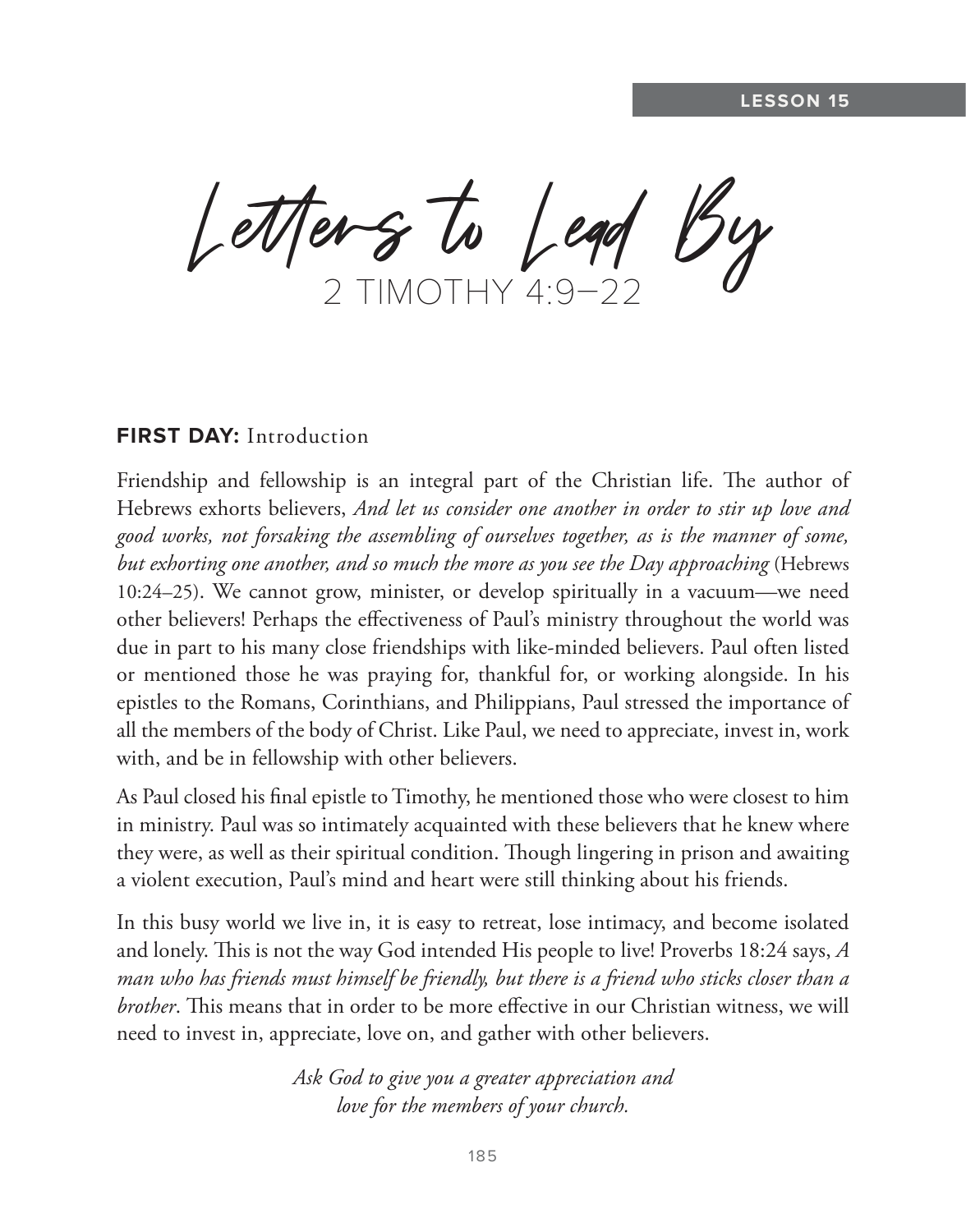|                         | <b>SECOND DAY:</b> Read 2 Timothy 4:9-15                                                                                                                                                                                                                                                                                                                                                                     |                                              |                     |  |  |
|-------------------------|--------------------------------------------------------------------------------------------------------------------------------------------------------------------------------------------------------------------------------------------------------------------------------------------------------------------------------------------------------------------------------------------------------------|----------------------------------------------|---------------------|--|--|
|                         | 1. Paul, having charged Timothy to preach the Word,<br>closed his final letter with a series of personal greetings<br>and remarks. What did he then urge Timothy to do?<br>2 Timothy 4:9<br>Link this with 2 Timothy 1:4. Share your insights.<br>a.<br>2. In 2 Timothy 4:10–15, Paul informed Timothy concerning<br>many of their mutual acquaintances. Use the following<br>chart to observe these people. |                                              |                     |  |  |
|                         |                                                                                                                                                                                                                                                                                                                                                                                                              |                                              |                     |  |  |
|                         |                                                                                                                                                                                                                                                                                                                                                                                                              |                                              |                     |  |  |
|                         |                                                                                                                                                                                                                                                                                                                                                                                                              |                                              |                     |  |  |
| <b>NAME</b>             | <b>SCRIPTURES OR</b><br><b>NOTATIONS</b>                                                                                                                                                                                                                                                                                                                                                                     | <b>CONDITIONS OR</b><br><b>CIRCUMSTANCES</b> | <b>OBSERVATIONS</b> |  |  |
| Demas<br>(verse 10a)    | Colossians 4:14<br>Philemon 23-24                                                                                                                                                                                                                                                                                                                                                                            | (Matthew 16:23b,<br>1 John 2:15)             |                     |  |  |
| Crescens<br>(verse 10b) | His name means<br>growing.                                                                                                                                                                                                                                                                                                                                                                                   |                                              |                     |  |  |
| Titus                   | 2 Corinthians 7:6-7                                                                                                                                                                                                                                                                                                                                                                                          |                                              |                     |  |  |

Т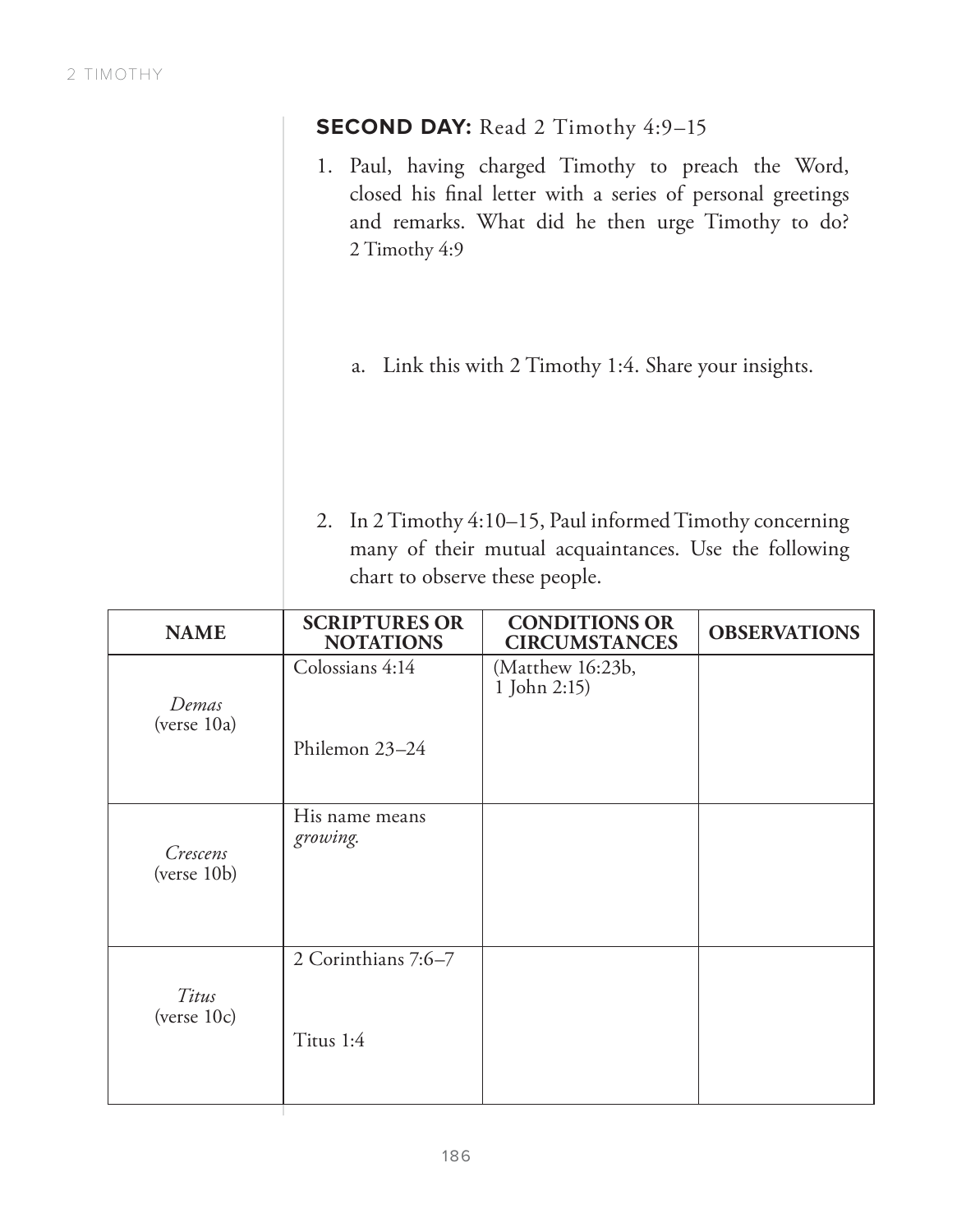| <b>NAME</b>                                                        | <b>SCRIPTURES OR</b><br><b>NOTATIONS</b>  | <b>CONDITION OR</b><br><b>CIRCUMSTANCES</b> | <b>OBSERVATIONS</b> |
|--------------------------------------------------------------------|-------------------------------------------|---------------------------------------------|---------------------|
| Luke<br>(verse 11a)<br>Author of the<br>Gospel of Luke<br>and Acts | Luke 1:1-4<br>Acts 1:1<br>Colossians 4:14 |                                             |                     |
| Mark<br>(verse 11b)<br>Author of the<br>Gospel of Mark             | Acts 12:25<br>Acts 15:36-40               |                                             |                     |
| Tychicus<br>(verse 12)                                             | Ephesians 6:21<br>Colossians 4:7          |                                             |                     |
| Carpus<br>(verse 13)                                               | A Roman name, which<br>means fruit.       |                                             |                     |
| Alexander<br>(verses $14-15$ )                                     | 1 Timothy 1:20                            |                                             |                     |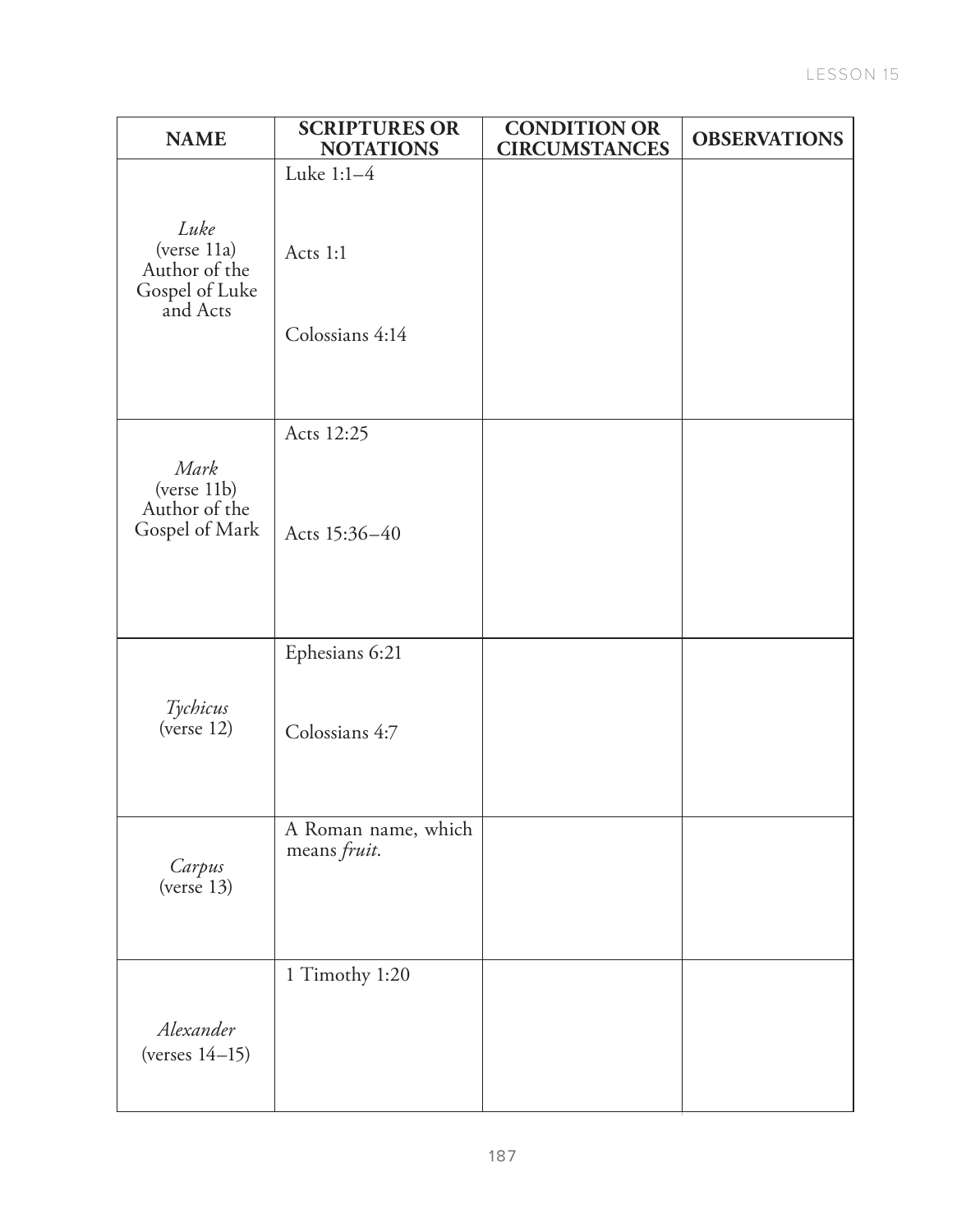#### **FOOD FOR THOUGHT**

Alexander is identified as a coppersmith and was therefore part of a guild or union. He resided in Troas where Timothy was instructed to collect Paul's belongings. Therefore, Timothy needed to exercise caution.

### **FOOD FOR THOUGHT**

Mark's mother is mentioned in Acts 12:12–16. It appears that her house was one of the meeting places of the early church.

- 3. What items did Paul ask Timothy to bring to him? 2 Timothy 4:13
	- a. Why do you think Paul asked specifically for these items?
		- (1) If you were lingering in a cold prison awaiting certain execution, what item or items might you request?

4. What does today's study convey to you about Paul?

# **THIRD DAY:** Read 2 Timothy 4:16-17

- 1. Roman trials consisted of two hearings. The first hearing was a preliminary investigation. The second was the actual trial. According to 2 Timothy 4:16a, what happened to Paul at his *first defense*?
	- a. Why do you think this was the case?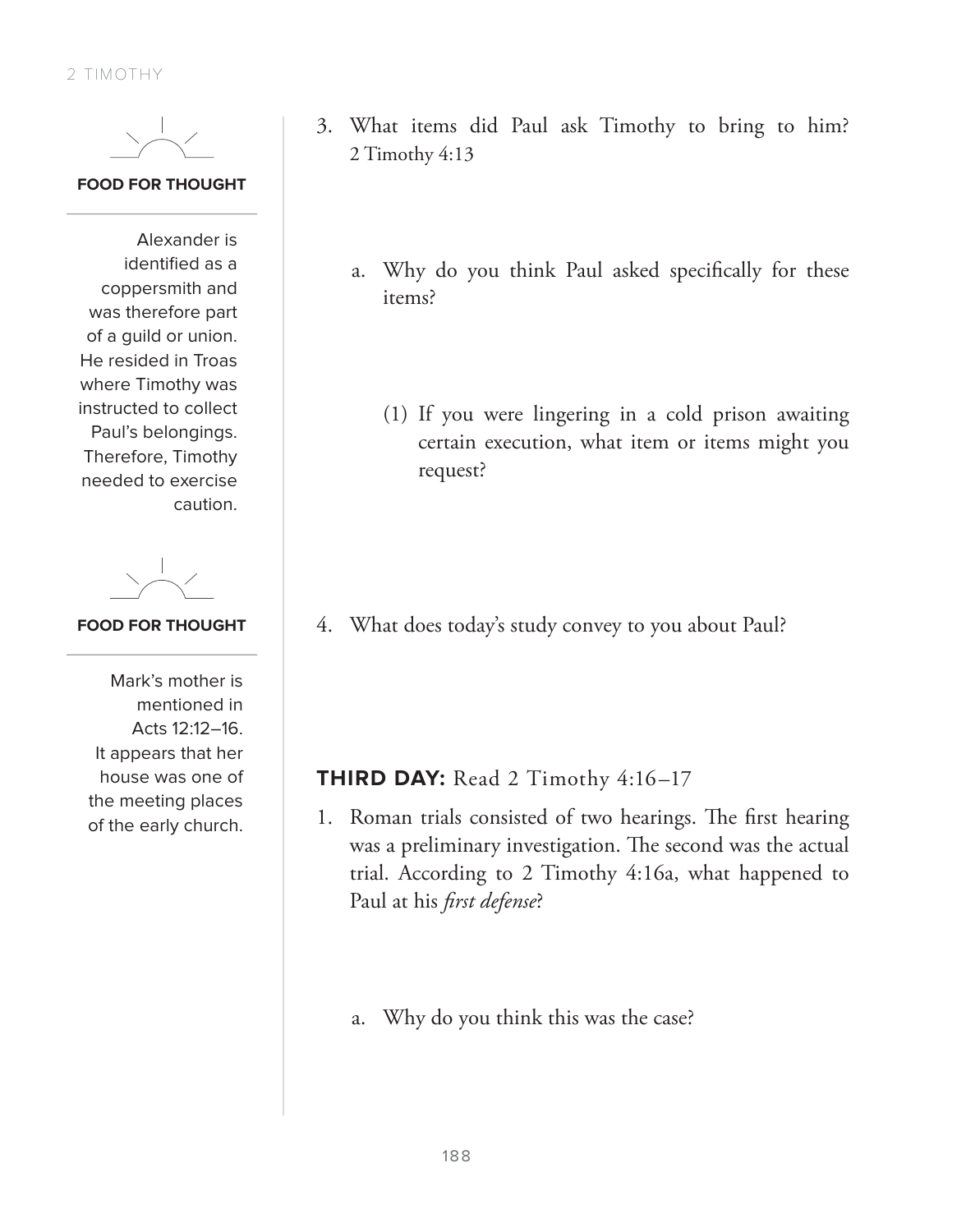- 2. What was Paul's attitude toward those who were absent at his *first defense*? 2 Timothy 4:16b
	- a. Link this with Luke 23:33–34 and Acts 7:59–60. What do you see?

- (1) How does Paul's example speak to you?
- 3. Use 2 Timothy 4:17a to record what the Lord did for Paul:

*But the Lord \_\_\_\_\_\_\_\_\_ with me and \_\_\_\_\_\_\_\_\_\_\_\_\_ me.*

- a. Link this with the following Scriptures and share your thoughts:
	- (1) Psalm 37:39–40
	- (2) Isaiah 41:10
	- (3) Jeremiah 20:11
	- (4) Acts 18:9–10



#### **FOOD FOR THOUGHT**

To support a man accused of a capital offense was dangerous. Any associates could have their goods confiscated or be arrested, tried, and condemned.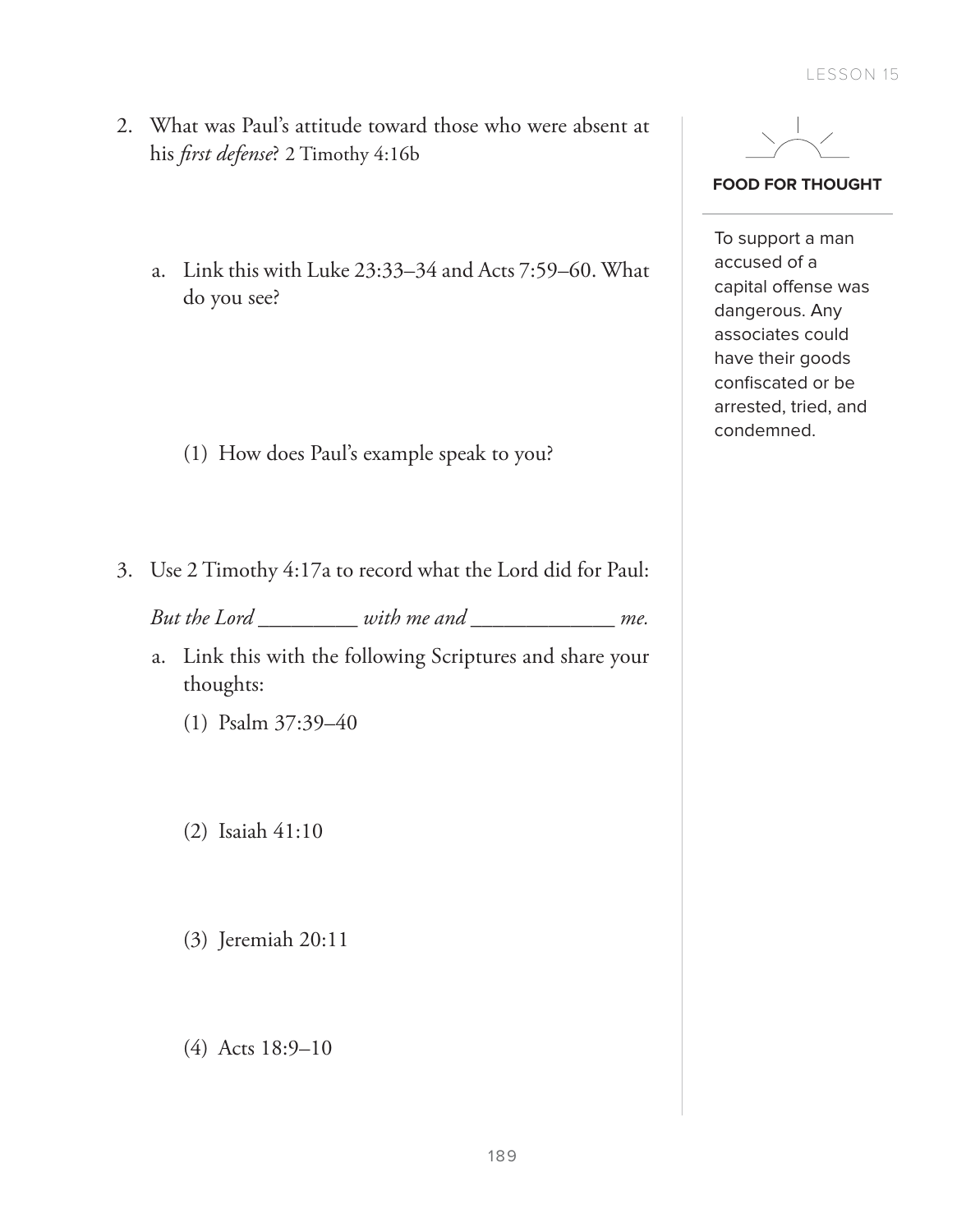- (a) What do these truths minister to you about the Lord?
- 4. According to 2 Timothy 4:17b, what was Paul enabled to do by God's presence and strength?
	- a. Connect this with Philippians 1:12–13. What do you see?
	- b. What do you think about Paul's focus even in this situation?
- 5. In 2 Timothy 4:17c, Paul stated that he *was delivered out of the mouth of the lion*. Such a metaphor could be used in reference to: enemies, Satan (1 Peter 5:8), the Emperor, or the literal threat of lions in the Roman amphitheater. What stands out to you concerning his deliverance?
- 6. Share a time God *stood* with you and *strengthened* you.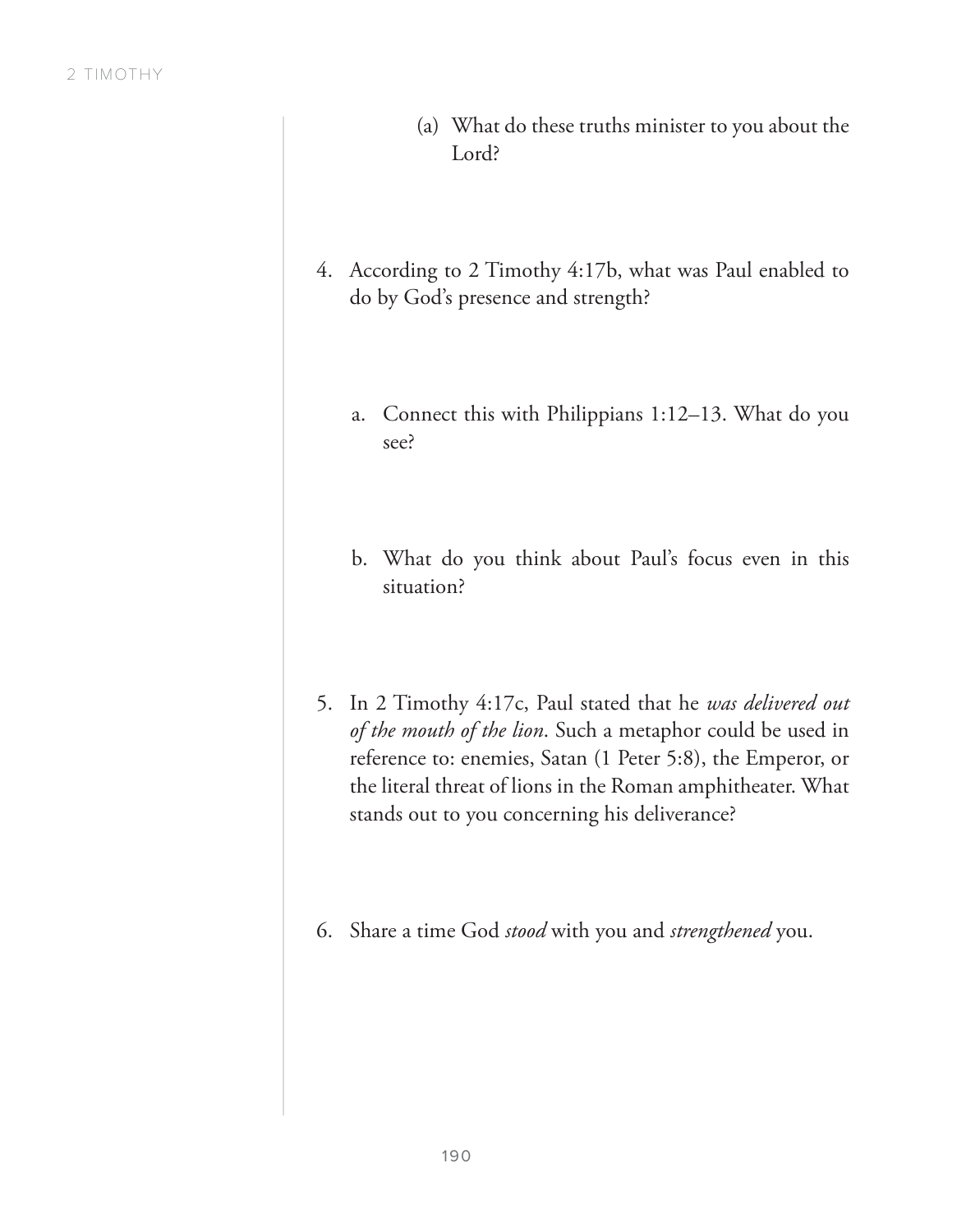## **FOURTH DAY:** Read 2 Timothy 4:18

- 1. Recalling God's deliverance in Paul's life inspired him to make a powerful declaration of faith. Use this declaration in 2 Timothy 4:18 to note and comment on:
	- a. Paul's confidence (verse 18a)
		- (1) Connect this with 2 Corinthians 1:10 and 2 Thessalonians 3:3 to remark further on Paul's confidence.

b. Paul's hope (verse 18b)

- (1) Read the following Scriptures and express the hope you have in Christ:
	- (a) Philippians 1:21, 23
	- (b) 1 Peter 1:5
	- (c) Jude 24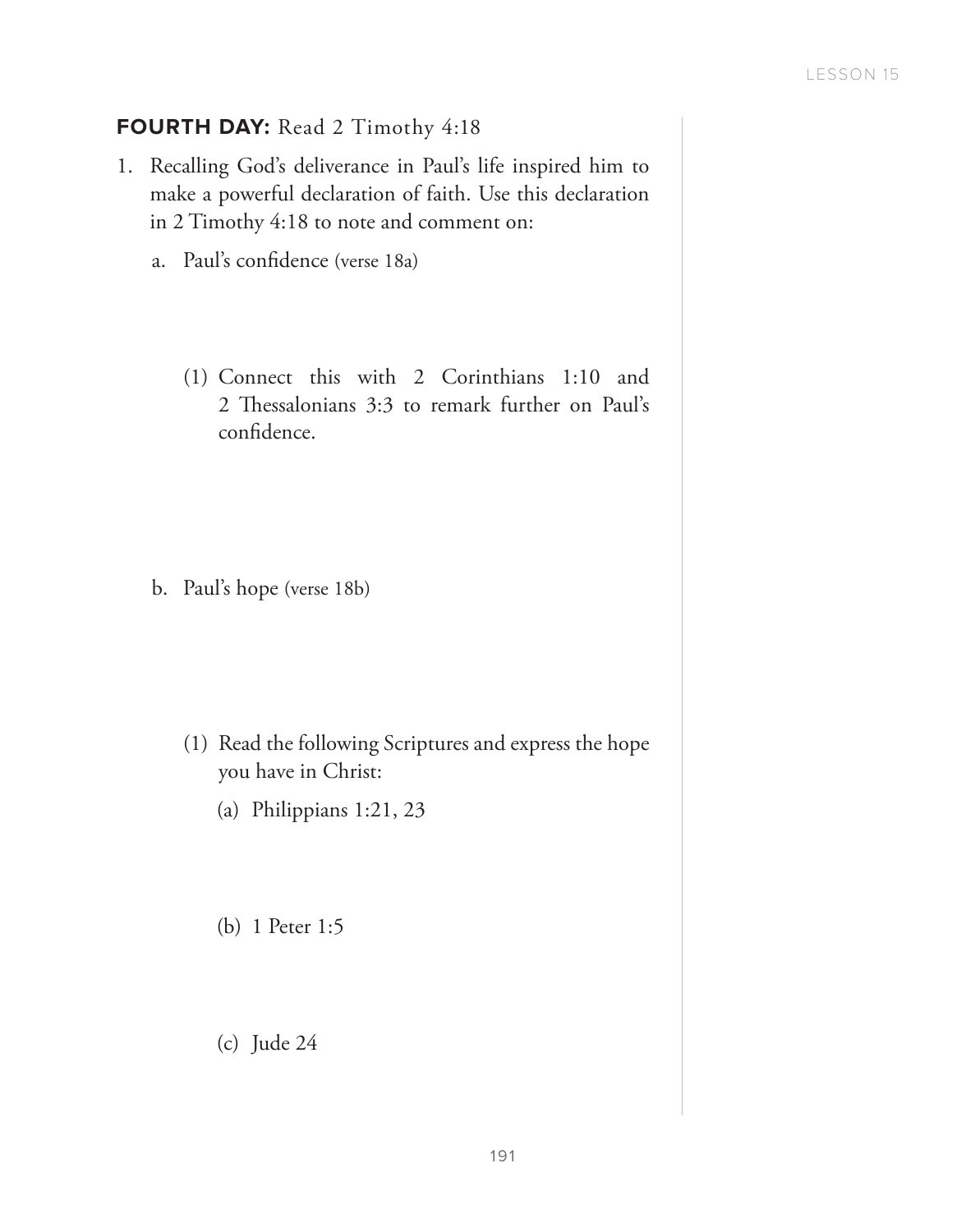- c. Paul's praise (verse 18c)
	- (1) Considering Paul's circumstances at this time, why is his declaration so remarkable?
- 2. What aspect of Paul's declaration ministers to you?

## FIFTH DAY: Read 2 Timothy 4:19-22

- 1. Paul closed his letter with personal greetings and remarks. In 2 Timothy 4:19a, Paul greeted his friends Prisca (Priscilla) and Aquila. Read the following Scriptures and share what you learn about this couple:
	- a. Acts 18:1–3
	- b. Acts 18:24–26
	- c. Romans 16:3–4
	- d. 1 Corinthians 16:19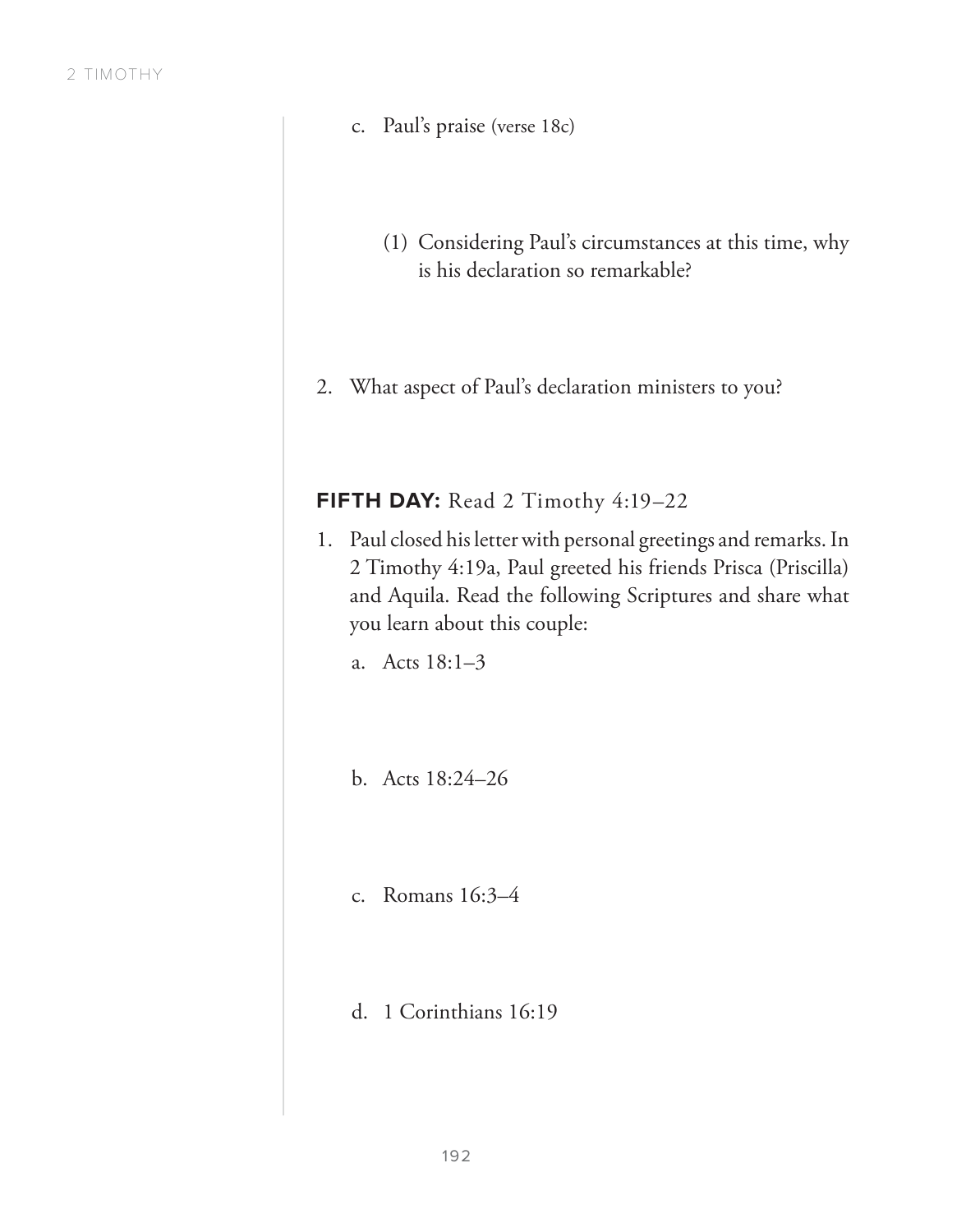(1) What stands out to you from the lives of Priscilla and Aquila?

2. In 2 Timothy 4:19b, Paul also greeted *the household of Onesiphorus*. Recall the blessings of this household from 2 Timothy 1:16–18. Apparently, they were serving in Ephesus with Timothy. What do you think it meant for Timothy to have a family like this in his church?

- 3. In 2 Timothy 4:20, Paul informed Timothy that Erastus was still in Corinth and Trophimus was sick in Miletus. Identify these men using the following Scriptures:
	- a. Erastus (Acts 19:22, Romans 16:23)

b. Trophimus (Acts 20:4; 21:29)

(1) With so many believers having left Paul, what did he once more urge Timothy to do? 2 Timothy 4:21a



#### **FOOD FOR THOUGHT**

For years, Bible critics denied the existence of Erastus, an acquaintance of Paul and the treasurer in Corinth. However, in 1929, archeologists discovered a paved area in Corinth where the inscription, dating back to Paul's time, read: "Erastus in return for his aedileship paved at his own expense."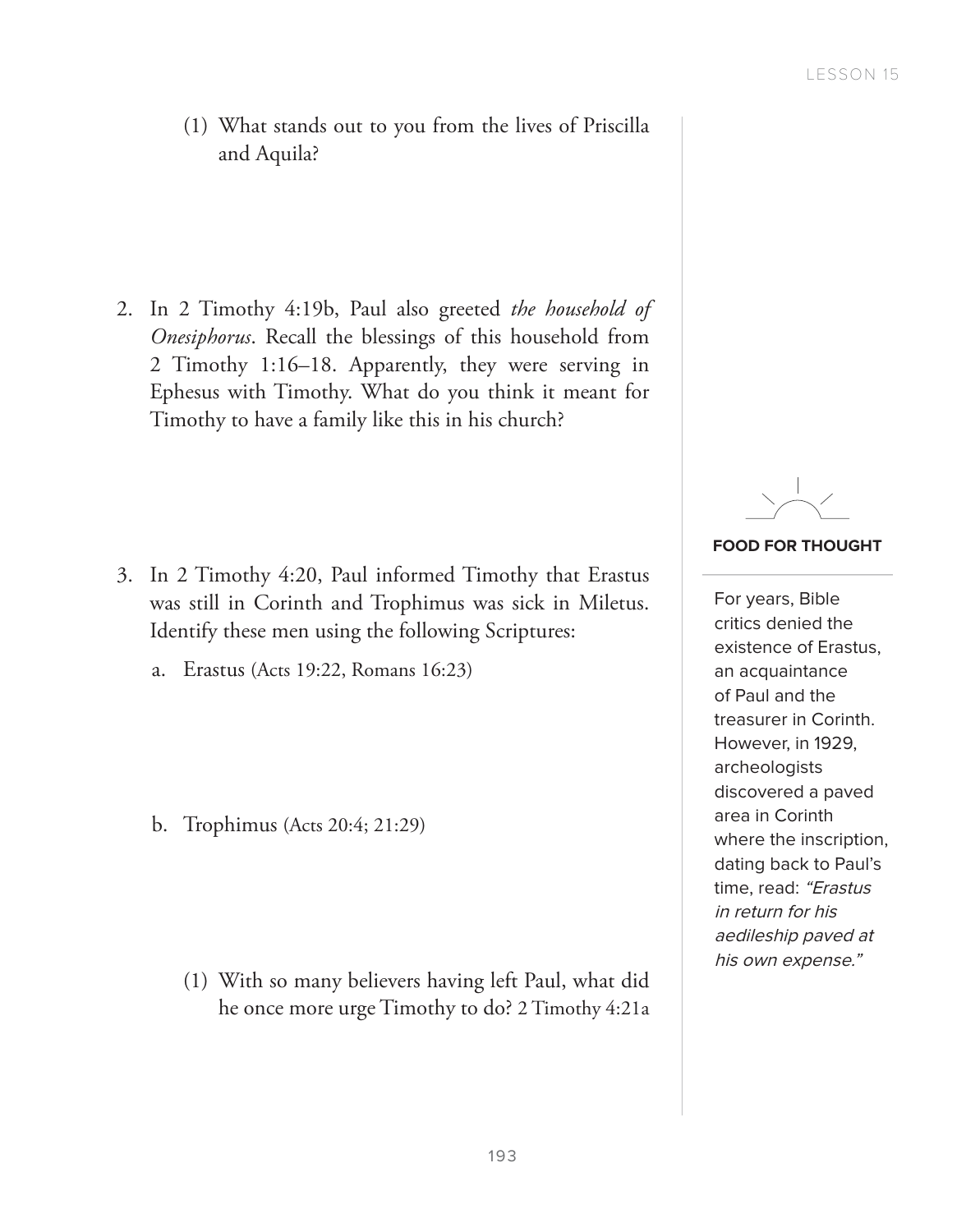#### **FOOD FOR THOUGHT**

If Timothy delayed too long in departing (until winter), his trip to Rome would have been difficult and taken longer.

**FOOD FOR THOUGHT**

Paul ended every letter he wrote with a blessing of grace. In the phrase, Grace be with you, the pronoun you is plural. Although all the pastoral letters were addressed to individuals, they were meant to be read aloud to all believers (Titus 3:15). 4. Paul listed Eubulus, Pudens, Linus, Claudia, as well as other brethren, who sent greetings to Timothy. What does this suggest to you about Paul's friendships?

5. Paul ended his letter to Timothy with a blessing. From 2 Timothy 4:22, record Paul's closing benediction.

a. These were most likely Paul's final written words before he died. Why is this a fitting benediction?

b. Personalize this benediction by applying it to your present situation or circumstances.